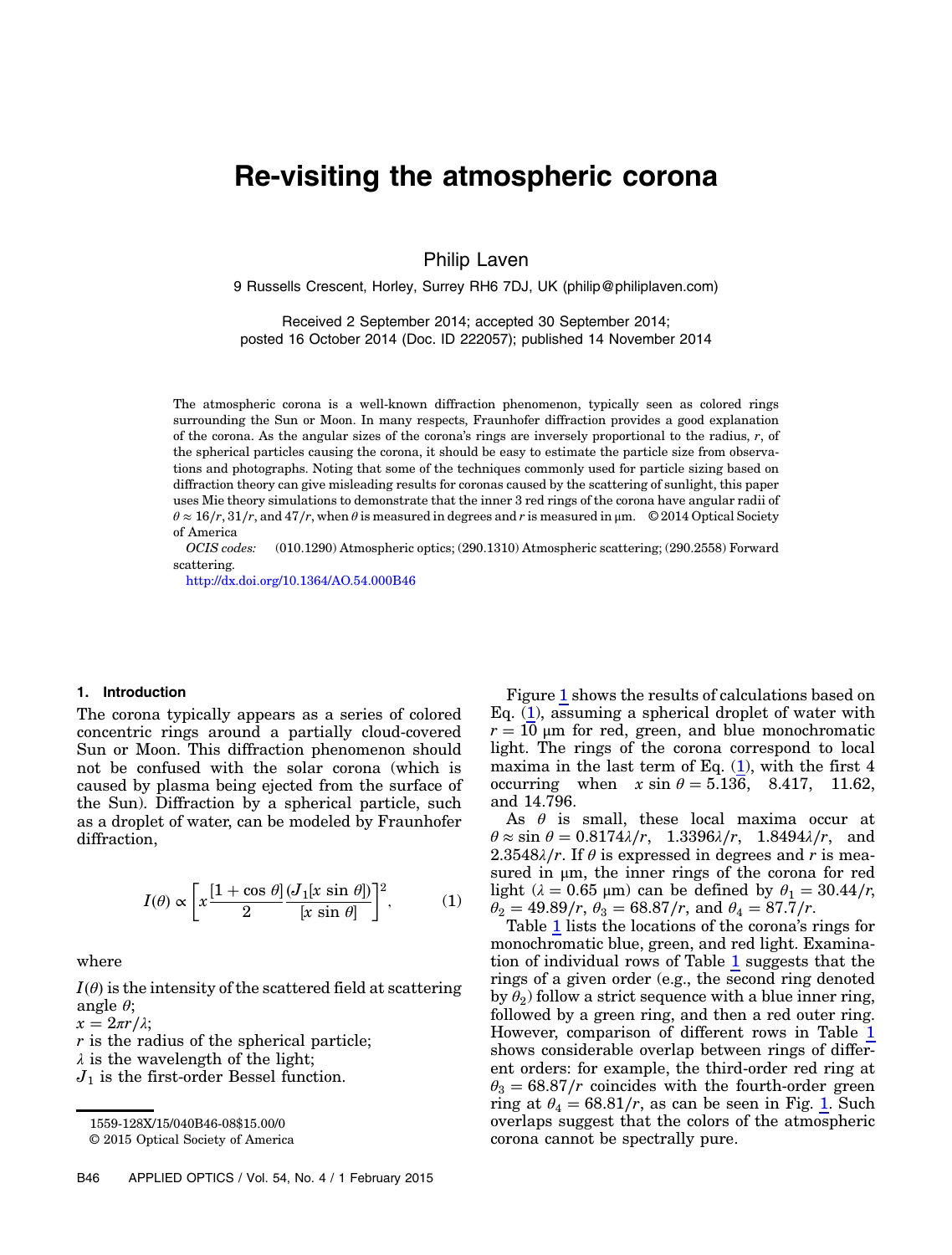<span id="page-1-0"></span>

Fig. 1. Diffraction calculations for a spherical water droplet of radius,  $r = 10 \mu m$ , showing the scattered intensity as a function of scattering angle,  $\theta$ , for three wavelengths (red = 0.65 µm, green = 0.51 µm, blue = 0.44 µm). The relative intensities of the three wavelengths have been adjusted to approximate the Sun's spectrum. The calculations take into account the apparent diameter of the Sun (0.5°). The vertical dashed lines mark the local maxima for red light as a function of r [as derived from Eq. [\(1](#page-0-0))].

| Table 1. Angle $\theta$ of the Corona's Rings for Scattering of |
|-----------------------------------------------------------------|
| Monochromatic Light by a Spherical Particle of Radius, r        |

<span id="page-1-1"></span>

|                                                                    | Blue                                                | Green                                               | Red                                                  |
|--------------------------------------------------------------------|-----------------------------------------------------|-----------------------------------------------------|------------------------------------------------------|
| Maximum                                                            | $\lambda = 0.44$ µm                                 | $\lambda = 0.51$ µm                                 | $\lambda = 0.65$ µm                                  |
| $\theta_1$<br>$\theta_2$<br>$\theta_3$<br>$\theta_4$<br>$\theta_5$ | 20.61/r<br>33.77/r<br>46.62/r<br>59.37/r<br>72.06/r | 23.88/r<br>39.15/r<br>54.04/r<br>68.81/r<br>83.52/r | 30.44/r<br>49.89/r<br>68.87/r<br>87.70/r<br>106.45/r |
| $\theta_{6}$                                                       | 84.73/r                                             | 98.21/r                                             | 125.17/r                                             |

## 2. Simulations of Coronas

Figure [2](#page-1-2) compares simulations of the coronas for monochromatic light with the atmospheric corona caused by the scattering of sunlight. These simulations have been calculated using Eq.  $(1)$  $(1)$  $(1)$ . In the case of the sunlight corona, the simulation assumed 100 equally-spaced wavelengths between 0.38 and 0.7 μm. Note that the monochromatic coronas have many more rings than the sunlight corona.

All of the simulations in Fig. [2](#page-1-2) assume scattering from a spherical droplet of water with  $r = 10 \mu m$ (which is typical of corona-causing clouds), but it is not obvious how the colored rings of the sunlight corona are related to the monochromatic coronas. For example, do the calculated maxima for monochromatic red light coincide with the red rings in the corona caused by sunlight?

As the outer rings of the corona are so much weaker than the Sun, it is imperative to avoid damage to human eyes caused by looking at the sunlight corona. Although observers can use the shadow of a building to avoid direct sunlight, the moonlight corona is more familiar because our eyes can withstand the glare of the Moon. Nevertheless, it is

<span id="page-1-2"></span>

Fig. 2. Simulations of coronas caused by the scattering of monochromatic light and sunlight by a water droplet of radius,  $r = 10 \mu m$ . In each case, the brightness has been increased by a factor of 10 to show more detail in the outer rings, but results in "overexposure" of the central zone of the coronas.

impossible to reproduce the full dynamic range of any type of corona in a printed document or on a standard computer display. The horizontal bars above the graph in Fig. [3](#page-2-0) show three representations of a simulation of the corona. The brightness of the lowest bar has been normalized so that the brightest part of the simulation (i.e., the central zone of the corona at  $\theta = 0^{\circ}$  is reproduced with at least one of the RGB values equal to the maximum value of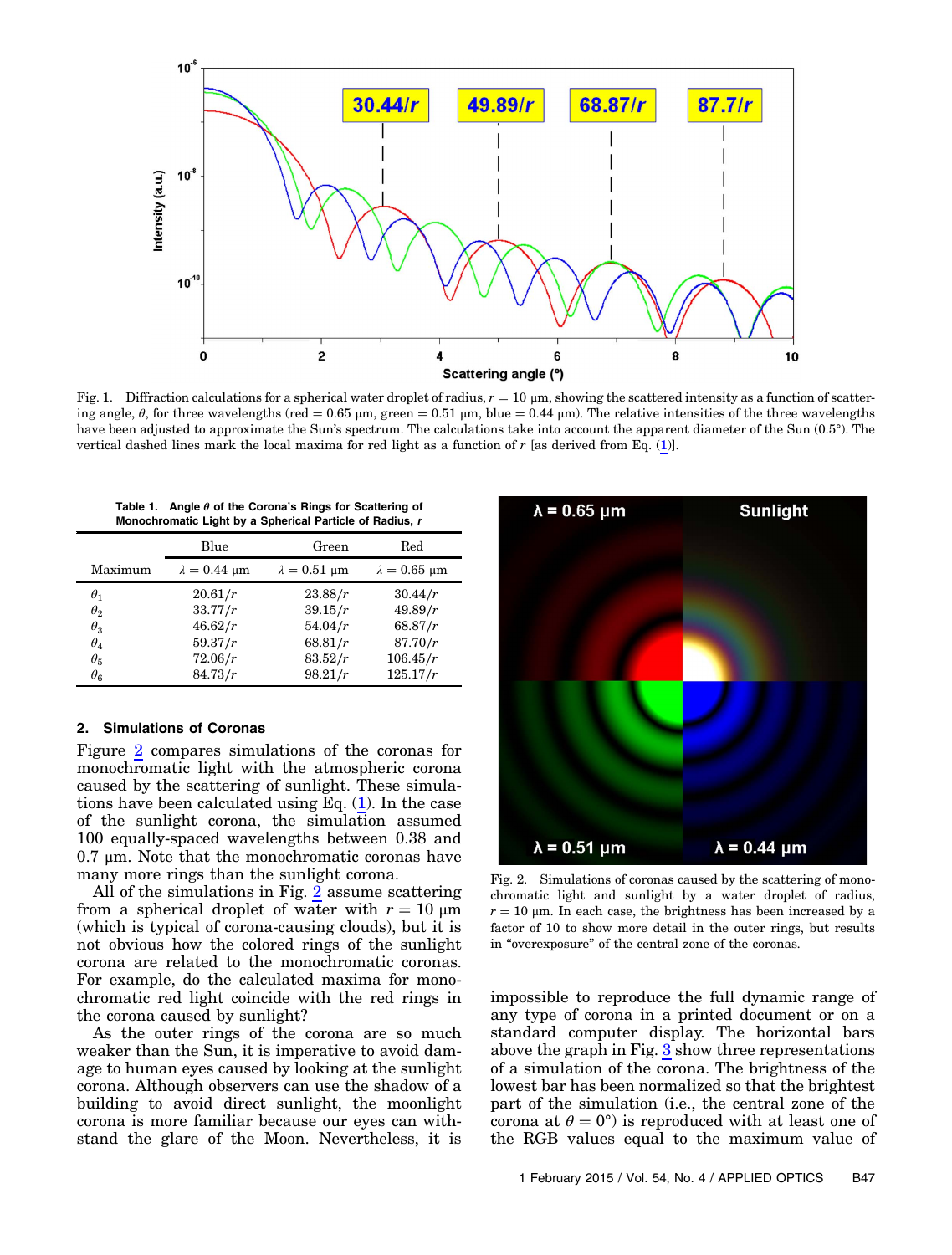<span id="page-2-0"></span>

Fig. 3. Diffraction calculations for the corona caused by scattering of sunlight by a spherical water droplet of radius,  $r = 10 \mu m$ .

255. The middle bar has its brightness increased by an arbitrary factor of 10 to reveal the rings of the corona, but this is achieved by overexposing the central zone. Finally, another technique to show the rings of the corona has been used in the top horizontal bar: instead of simulations reproducing the correct relative intensities of the scattered light, the top bar shows the "saturated colors" of the corona. In other words, information about the brightness of the corona has been removed, leaving only colors that have been normalized so that at least one of the RGB values has the maximum value of 255; hence, the term "saturated color."

The results in Fig.  $3 \text{ show that red (or reddish)}$  $3 \text{ show that red (or reddish)}$ rings occur at  $\theta \approx 16/\overline{r}$ , 33/r, 51/r, 71/r, and 91/r, whereas the monochromatic results in Fig. [1](#page-1-0) suggested that red rings should appear at  $\theta \approx 30.44/r$ , 49.89∕r, 68.87∕r, and 87.7∕r. Note that this simulation of the sunlight corona shows an additional red ring at 16∕r, which does not correspond to a local maximum in the calculations for monochromatic red light. Despite this major discrepancy, the other

<span id="page-2-1"></span>

Fig. 4. Same as Fig.  $\frac{3}{2}$  $\frac{3}{2}$  $\frac{3}{2}$  but using Mie theory.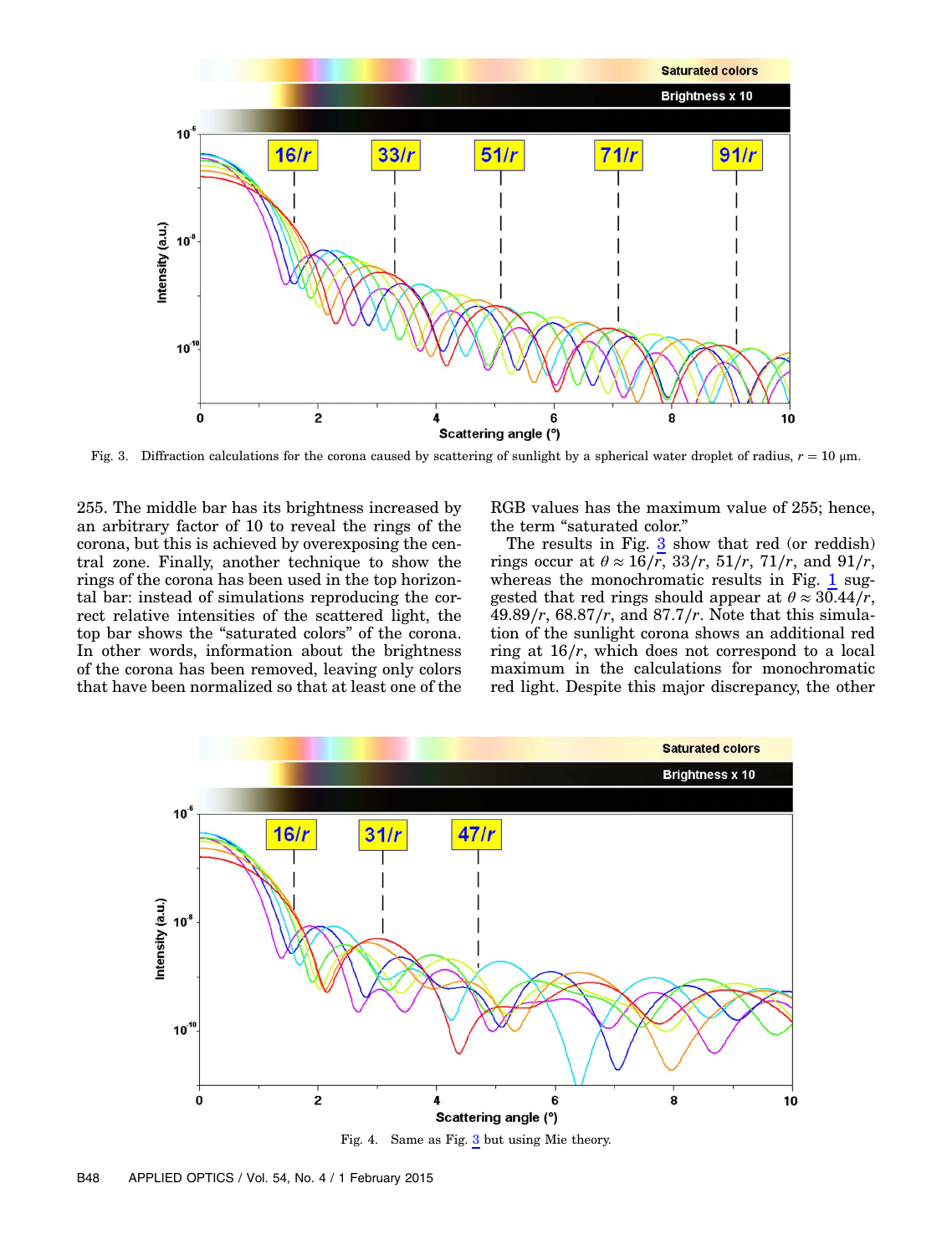<span id="page-3-0"></span>

Fig. 5. Image of a three-ringed lunar corona. The arrow shows the location of the third red ring. © Lauri Kangas.

<span id="page-3-1"></span>Table 2. Angle,  $\theta$ , of the Corona's Red Rings for Scattering of Sunlight by a Spherical Particle of Radius, r

| Monochromatic Light | Sunlight    |      |
|---------------------|-------------|------|
| $\lambda = 0.65$ µm | Diffraction | Mie  |
|                     | 16/r        | 16/r |
| 30.44/r             | 33/r        | 31/r |
| 49.89/r             | 51/r        | 47/r |
| 68.87/r             | 71/r        |      |
| 87.70/r             | 91/r        |      |

values derived from Fig. [1](#page-1-0) are roughly similar to the remaining red rings in Fig. [3.](#page-2-0)

As diffraction calculations are only an approximation, it is relevant to compare the above results with those obtained using Mie theory, as in Fig. [4,](#page-2-1) which shows red rings at  $\theta \approx 16/r$ ,  $31/r$ , and  $47/r$ . Note that only three red rings are visible in Fig. [4](#page-2-1) despite the use of "saturated colors" to emphasize the visibility of the colored rings. Although many rings are visible on monochromatic coronas under laboratory conditions (as illustrated by the simulations in Fig. [2](#page-1-2)), sunlight coronas have fewer rings.

Furthermore, Fig. [4](#page-2-1) shows that the corona for  $r = 10 \text{ µm}$  exhibits colors that are essentially

uniform when  $\theta > 6^{\circ}$ . This implies that, even under ideal circumstances with droplets of uniform size, it is unlikely that coronas will have more than three rings. Figure [5](#page-3-0) shows a lunar corona in which the central portion has been overexposed to permit the corona's rings to be seen more clearly. Two red rings can easily be seen in Fig. [5](#page-3-0), but the third red ring is barely visible.

Table [2](#page-3-1) summarizes the location of the red rings of the sunlight corona. It is important to stress that the red ring at  $\theta \approx 16/r$  is not caused by discrepancies between diffraction theory and Mie theory. Comparing the simulations in Fig. [6](#page-3-2), there are some minor differences in the position and visibility of the corona's outer rings, but both calculation methods produce a red ring at  $\theta \approx 16/r$ .

What causes this "extra" red ring? The graphs in Figs. [3](#page-2-0) and [4](#page-2-1) show that the forward-scattering lobe centered on  $\theta = 0^{\circ}$  is wider for red light than for violet light. Consequently, the graphs show that scattering in the vicinity of  $\theta = 16/r$  is dominated by red light, thus causing the unexpected red ring. A related phenomenon is the aureole, which consists of a circular white zone surrounded by a reddish edge. The simulations in Fig. [6](#page-3-2) assume that all of the water droplets are exactly the same size (i.e., monodisperse with  $r = 10 \mu m$ ). As this assumption is unlikely to be valid in practice, Fig. [7](#page-4-0) shows simulations of scattering from water droplets having a log–normal distribution with a median value of  $r = 10 \mu m$  and the specified standard deviation,  $\sigma$ . For large values of  $\sigma$ , only the aureole is visible suggesting that the aureole is simply a corona in which the outer rings are not visible.

It is fascinating to note that many authors seem to be unaware that the inner ring of the corona is red. For example, Brooks [\[1\]](#page-7-0) says, "As the wave fronts of the light of shorter wavelengths, e.g., blue, are least diffracted in passing through a dusty or cloudy medium, the color seen nearest the Sun or Moon is bluish, and is followed in succession by green, yellow, orange, and red. Similarly, Humphreys writes [\[2\]](#page-7-1) "Thin clouds of water droplets also produce beautiful colored rings about the Sun and Moon, but usually

<span id="page-3-2"></span>

Fig. 6. Comparison of simulations using diffraction theory and Mie theory. Diagram (a) shows normal brightness, (b) shows the effect of increasing the brightness of the simulation by a factor of 10, and (c) shows saturated colors.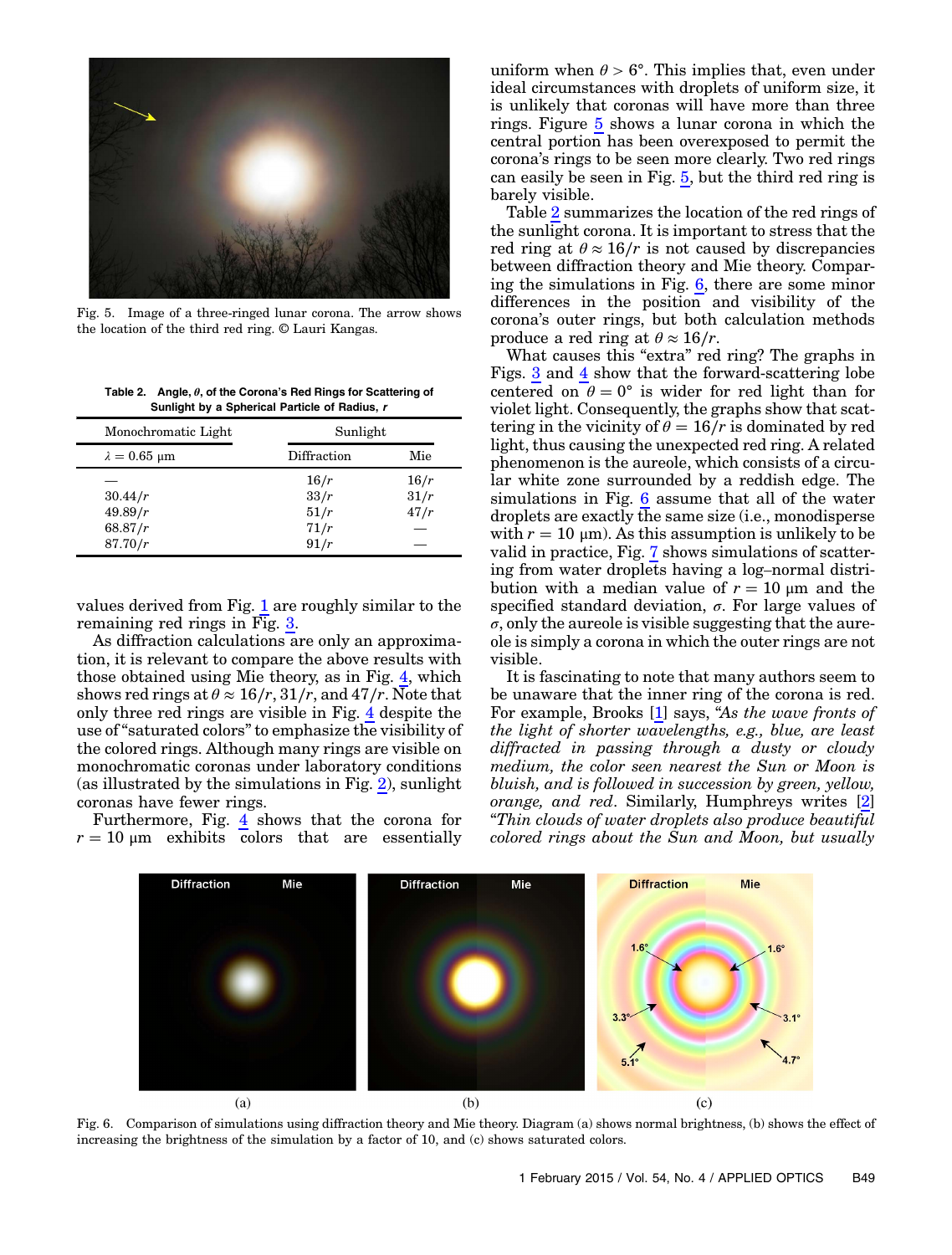<span id="page-4-0"></span>

Fig. 7. Simulations of coronas caused by scattering of sunlight by spherical water droplets with log–normal size distributions (median radius,  $r = 10 \mu m$ , with standard deviation  $\sigma$ ).

much smaller than the circles formed by refraction through snow crystals, and with their colors in reverse order, that is, with the red farthest from the source of light, instead of nearest to it." Lynch and Livingston write [[3](#page-7-2)] "… coronae colors go from white in the middle (an aureole) to blue, green, yellow, and red and this series repeats outward for each successive ring."

Minnaert is one of the few authors supporting the idea of a red inner ring. He identifies four groups, which he describes as:  $[4]$  "I. Aureole (bluish)–white– (yellowish)–brown-red; II Blue–green–(yellow)–red; III. Blue–green–red; IV. Blue–green–red." Minnaert'<sup>s</sup> separation of the corona into an aureole surrounded by sets of coronal rings is intriguing because the aureole corresponds to the forward-scattering lobe centered on  $\theta = 0^{\circ}$ , while the rings correspond to local maxima in the diffraction pattern.

The assertions that the inner ring of the corona is blue are probably due to the authors' familiarity with diffraction theory, which, as highlighted in Table [1](#page-1-1), predicts smaller blue rings inside larger red rings. Having carefully observed many coronas, I have yet to see a corona that does not have a red inner ring. Of course, my personal belief that the inner ring of the corona is red could be the result of looking at too many simulations!

# 3. Particle Sizing

Attempts at particle sizing based on the radius of the rings must take into account the extra red ring at  $\theta \approx 16/r$ . If this ring is ignored, the particle radius, r, will be seriously overestimated.

Given the common belief that the inner red ring of the corona occurs at  $\theta = 30.44/r$ , it is not surprising

that many authors (including the author of this paper) have made mistakes when estimating particle sizes. As an example, an analysis of a photograph of a corona is given in [[5](#page-7-4)] in which three rings are defined as shown in the left side of Table [3](#page-4-1), resulting in an estimated mean value of  $r = 7.25 \mu m$ . In addition to missing the red ring at  $\theta \approx 16/r$ , the blue ring at  $\theta = 5.23^{\circ}$  is incorrectly identified as the secondorder blue ring when it is actually the first-order blue ring. The right side of Table [3](#page-4-1) uses equations derived from Fig. [4](#page-2-1) to give a mean value of  $r = 4.16 \mu m$ .

<span id="page-4-2"></span>The first four local minima in Eq.  $(1)$  occur when  $x \sin \theta = 3.832, 7.016, 10.17, \text{ and } 13.32.$  As  $\theta$  is small, these minima occur at  $\theta \approx \sin \theta = 1.2197\lambda$ /  $(2r)$ ,  $2.2331\lambda/(2r)$ ,  $3.2383\lambda/(2r)$ , and  $4.2411\lambda/(2r)$ , leading to the widely-used approximation for the location,  $\theta_n$ , of the *n*th minima,

$$
\theta_n \approx (n + 0.22)\lambda/(2r). \tag{2}
$$

It has been suggested that Eq.  $(2)$  can be used to determine the location of the red rings by selecting an appropriate wavelength,  $\lambda_0 = \lambda$ . It is not immediately obvious how to select  $\lambda_0$ , but  $\lambda_0 = 0.57$  µm has been widely used for many years [\[6,](#page-7-5)[7](#page-7-6)]. More recently,  $\lambda_0 = 0.49$  μm has been shown to give more accurate results [[8](#page-7-7),[9](#page-7-8)]. van de Hulst offers some guidance on this issue  $[10]$  $[10]$  "... the first minimum in the diffraction pattern for green light gives the hue of its complementary color, red. This is in analogy with an old theory for the colors of the diffraction corona, in which it has been customary to interpret the outer edge of the first red zone as the first minimum for "white light" with  $\lambda = 0.56$  μm."

It is worth exploring this concept of complementary colors. Our visual perception of the colors of the corona is the result of stimulus by a continuous spectrum of scattered light rather than light of a single wavelength. Hence, we need to understand how light of different wavelengths affects, for example, the perceived redness of various parts of the corona. Figure [8](#page-5-0) shows a CIE diagram in which the pure spectral colors are arranged along a curved arc. As we are interested in red rings, a dominant wavelength of  $\lambda = 0.65$  μm has been highlighted. If the line from  $\lambda = 0.65$  μm to the white point is extended, it reaches the spectral locus at its complementary wavelength of  $\lambda = 0.486$  μm. Moving from the white point along the red line toward  $\lambda = 0.65$  μm corresponds to increasing redness. Similarly, moving along the blue line from  $\lambda = 0.486 \mu m$  toward the white point corresponds to decreasing blueness.

Table 3. Calculations of Particle Radius, r

<span id="page-4-1"></span>

|                                                | Data from Table 1 of [5]                                                                                                                              |                                                                                                              | Revised Calculations                                    |                                                                                                                                          |
|------------------------------------------------|-------------------------------------------------------------------------------------------------------------------------------------------------------|--------------------------------------------------------------------------------------------------------------|---------------------------------------------------------|------------------------------------------------------------------------------------------------------------------------------------------|
| θ                                              | Designation                                                                                                                                           | Equation                                                                                                     | Designation                                             | Equation                                                                                                                                 |
| $3.66^\circ$<br>$5.23^\circ$<br>$7.44^{\circ}$ | 1st-order red $(\lambda = 0.63 \text{ }\mu\text{m})$<br>2nd-order blue ( $\lambda = 0.49$ µm)<br>2nd-order red $(\lambda = 0.63 \text{ }\mu\text{m})$ | $r = 29.51/\theta = 8.07$ µm<br>$r = 37.61/\theta = 7.19 \text{ }\mu\text{m}$<br>$r = 48.35/\theta = 6.5$ µm | First-order red<br>First-order blue<br>Second-order red | $r = 16/\theta = 4.37 \text{ }\mu\text{m}$<br>$r = 20.6/\theta = 3.94 \text{ }\mu\text{m}$<br>$r = 31/\theta = 4.17 \text{ }\mu\text{m}$ |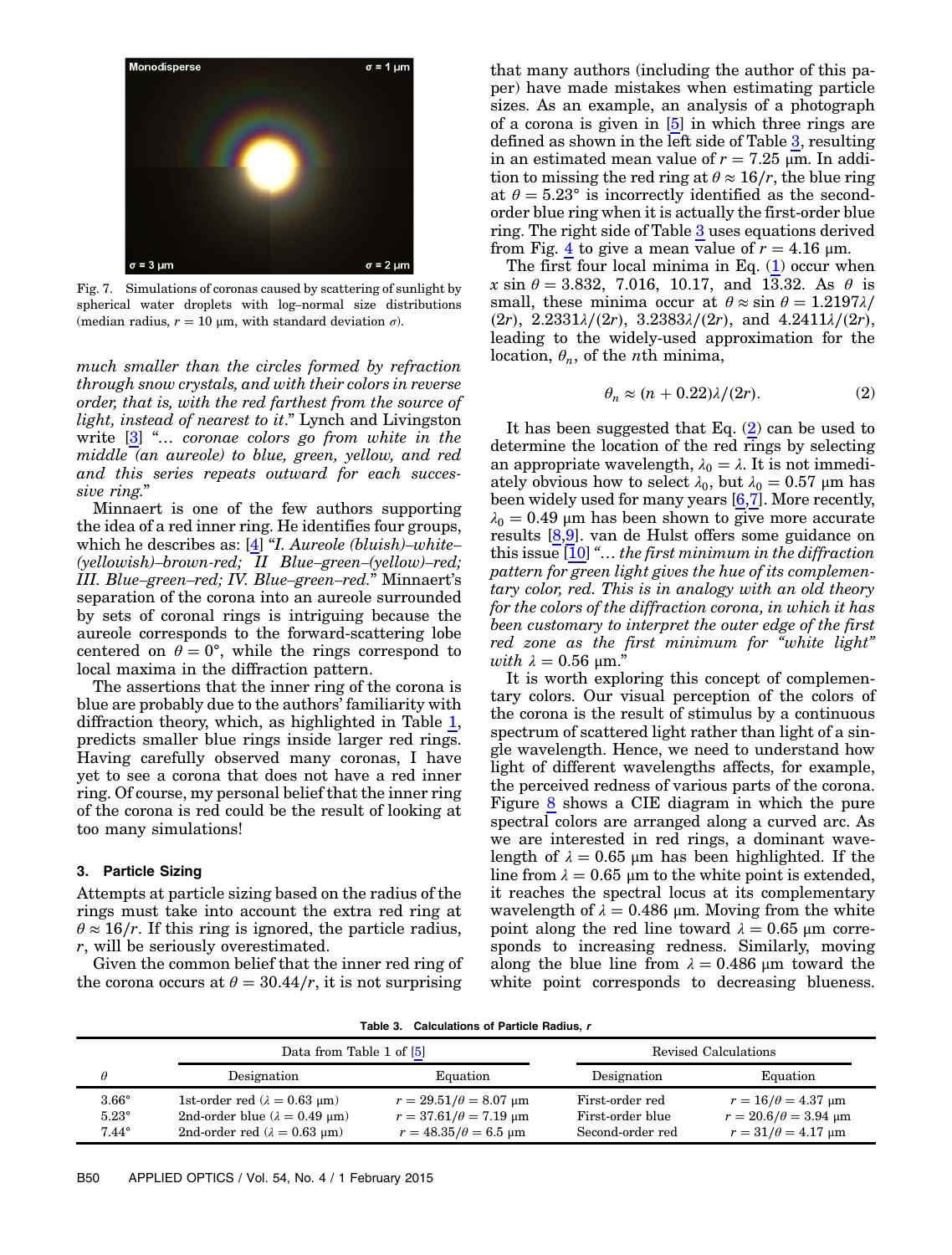<span id="page-5-0"></span>

Fig. 8. Dominant and complementary wavelengths.

<span id="page-5-1"></span>Table 4. Angle,  $\theta$ , of the Corona's Red Rings for Scattering of Sunlight by a Spherical Particle of Radius, r

|      |                             | Diffraction Minima [using Eq. $(2)$ ] |  |  |
|------|-----------------------------|---------------------------------------|--|--|
| Mie  | $\lambda_0 = 0.486 \,\mu m$ | $\lambda_0 = 0.57 \mu m$              |  |  |
| 16/r | 16.98/r                     | 19.91/r                               |  |  |
| 31/r | 31.09/r                     | 36.47/r                               |  |  |
| 47/r | 45.09/r                     | 52.88/r                               |  |  |

and, crucially, to increasing redness. Hence, in a continuous spectrum, reducing the intensity of light with  $\lambda = 0.486$  μm will cause the remaining light to appear more red. Figure [8](#page-5-0) suggests that

 $\lambda_0 = 0.486$  μm should be used in Eq. [\(2](#page-4-2)) to predict the location of the red rings.

Table [4](#page-5-1) compares the locations of the red rings calculated using Mie theory and by using Eq. [\(2\)](#page-4-2) with two different values of  $\lambda_0$ . The results obtained with  $\lambda_0 = 0.486 \,\mu \text{m}$  are fairly similar to the Mie theory results, thus confirming the previously reported preference for  $\lambda_0 = 0.49$  μm. In practice, no single value of  $\lambda_0$  would give a perfect match to the Mie theory results shown in Table  $\frac{4}{5}$  $\frac{4}{5}$  $\frac{4}{5}$ :  $\theta = \frac{16}{r}$ would require  $\lambda_0 = 0.4579$  μm;  $\theta = 31/r$  would require  $\lambda_0 = 0.4845$  μm, and  $\theta = 47/r$  would require  $\lambda_0 = 0.5066$  μm. This raises the issue of why we should be interested in the indirect calculations based on diffraction theory. In the past, diffraction theory was attractive because it was simple (assuming access to tables of Bessel functions) whereas Mie theory involved difficult and time-consuming computations. As calculations using Mie theory are no longer prohibitively complicated, it is obviously better to rely on Mie theory.

#### 4. Effect of Particle Size

As diffraction theory based on Eq. [\(1\)](#page-0-0) indicates that the size of the corona's rings is inversely proportional to particle radius,  $r$ , this paper has so far made the assumption that the red rings can be defined in terms of r. This assumption is tested in Fig. [9](#page-5-2), which uses Lee diagrams [[11\]](#page-7-10) to compare simulations obtained by diffraction theory and by Mie theory. As shown by Fig.  $9(a)$ , the diffraction model produces uniform colored rings in which the scattering angle,  $\theta$ , is inversely proportional to r. Figure  $9(b)$  shows

<span id="page-5-2"></span>

Fig. 9. Lee diagrams showing how the saturated colors of the corona vary with radius,  $r$ , of a spherical droplet of water. Diagram (a) shows the result of calculations using diffraction theory, while (b) shows the result of calculations using Mie theory. As these diagrams have logarithmic axes for scattering angle,  $\theta$ , and for radius, r, the dashed straight lines indicate the theoretical inversely proportional relationship between  $\theta$  and  $r$ .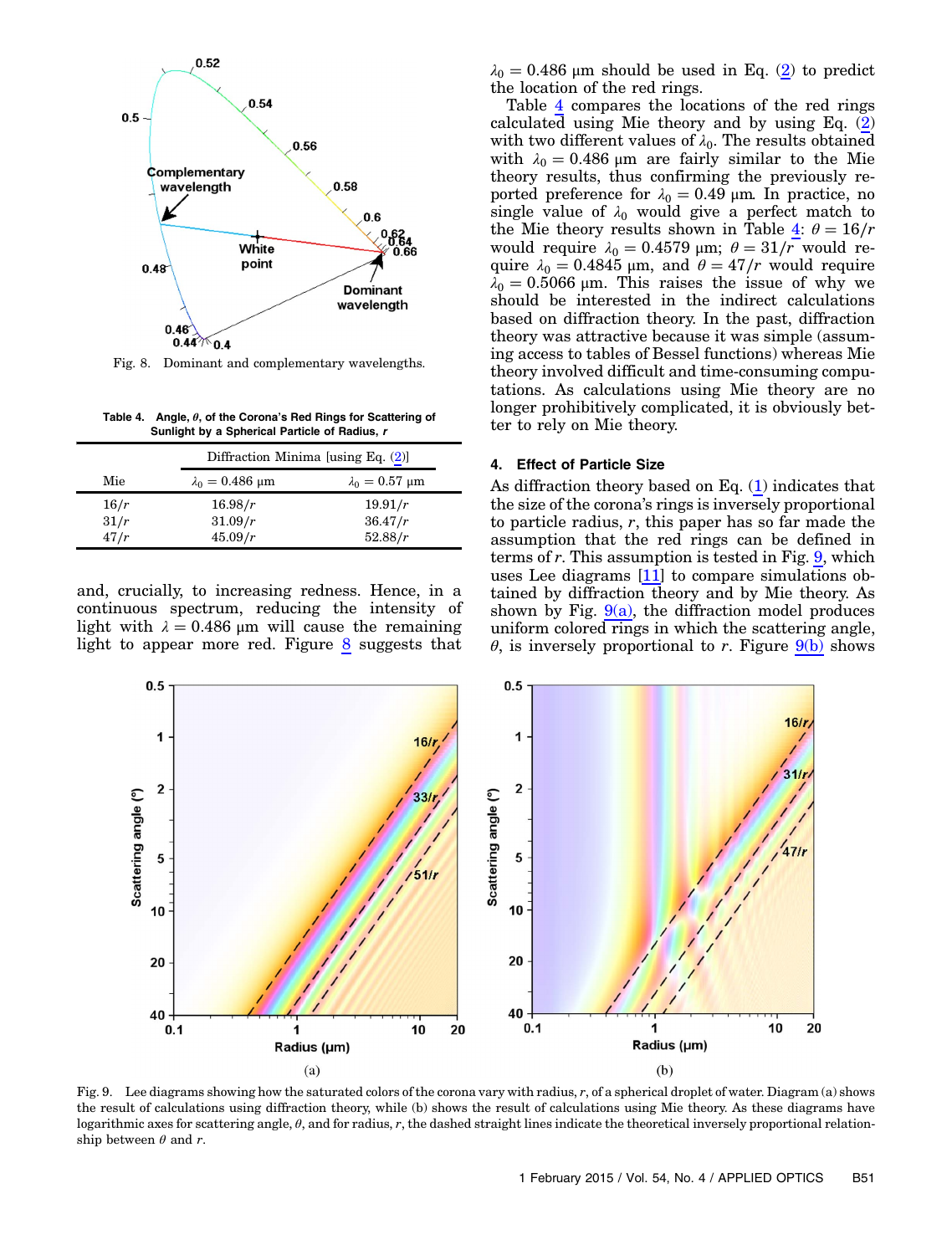<span id="page-6-0"></span>

Fig. 10. Diagram showing how the saturated colors of the corona vary with refractive index,  $n + ik$ , calculated using Mie theory for scattering of sunlight by a spherical particle of radius,  $r = 10 \, \mu m$ . Diagram (a) shows results as a function of n for nonabsorbing particles (i.e.,  $k = 0$ ), while (b) shows results for absorbing particles (i.e.,  $k = 0.01$ ).

that Mie theory gives similar results to diffraction theory when  $r > 3 \mu m$  [\[12,](#page-7-11)[13](#page-7-12)]. However, when 0.5 μm  $\langle r < 3 \rangle$  μm and  $\theta < \overline{10^{\circ}}$ , the Mie results show that the rings of the corona are replaced by colors that vary with r but are almost independent of  $\theta$ . Furthermore, very complicated patterns of color appear at larger values of  $\theta$  due to "anomalous diffraction," which is the result of interference between diffracted light and light that has been transmitted through the spherical droplet [[10,](#page-7-9)[13\]](#page-7-12). For even smaller particles, such as  $r = 0.1 \mu m$ , Fig. [9\(b\)](#page-5-2) shows a blue color that is due to Rayleigh scattering.

#### 5. Effect of Refractive Index

All of the calculations presented so far in this paper have assumed that coronas are caused by the scattering of sunlight by spherical droplets of water. Although diffraction theory as stated in Eq.  $(1)$  $(1)$  $(1)$  does not take any account of refractive index, all of the Mie theory results have been based on the refractive index,  $n + ik$ , of water, which varies between  $n =$ 1.3445 at  $\lambda = 0.4$  μm and  $n = 1.3314$  at  $\lambda = 0.7$  μm [\[14](#page-7-13)], with  $k \approx 10^{-8}$ . However, the resulting simulations are identical if the Mie calculations are repeated using an arbitrary value of  $n$  (e.g.,  $n = 1.3333$ ) that does not vary with  $\lambda$ .

The dependence on refractive index is explored further in Fig. [10,](#page-6-0) which plots the saturated colors of the corona for a spherical particle of radius,  $r = 10 \mu m$ , as a function of the real part of the refractive index,  $n$ , of the particle, assuming that  $n$  does not vary with  $\lambda$ . Figure  $10(a)$  shows results for a nonabsorbing particle (i.e., the imaginary part of the refractive index,  $k = 0$ ) whereas Fig. [10\(b\)](#page-6-0) shows results for a very

absorbing particle (i.e.,  $k = 0.01$ ). These diagrams show that the corona is essentially independent of *n* for nonabsorbing particles when  $1.2 < n < 2$  and for absorbing particles when  $1 < n < 2$ . The cyclic variations shown in Fig.  $10(a)$  when  $1 < n < 1.2$ are due to anomalous diffraction, as previously noted in reference to Fig.  $9(b)$ . Such variations do not appear in Fig.  $10(b)$  because the light transmitted through the particle is strongly attenuated, leaving only the diffracted component. Comparisons of Figs.  $10(a)$  and  $10(b)$  indicate that the corona's appearance is also effectively independent of  $k$ , at least for particles with  $r = 10 \text{ µm}$ .

The corona's independence of refractive index emphasizes that the nature of the scattering particles (e.g., water, ice, pollen, etc.) is less important than the size and shape of the scattering particles.

## 6. Conclusions

The atmospheric corona is caused by the scattering of sunlight by spherical droplets of water. When the droplet radius,  $r > 3 \mu m$ , Fraunhofer diffraction provides a good explanation of the corona, with only minor differences compared with calculations using Mie theory.

As the angular radius of the corona's circular rings is inversely proportional to  $r$ , images of the corona can easily be used to determine the value of r. However, incorrect assumptions have frequently been made about the connection between the diffraction patterns for monochromatic light and the colored rings of the corona caused by the scattering of sunlight.